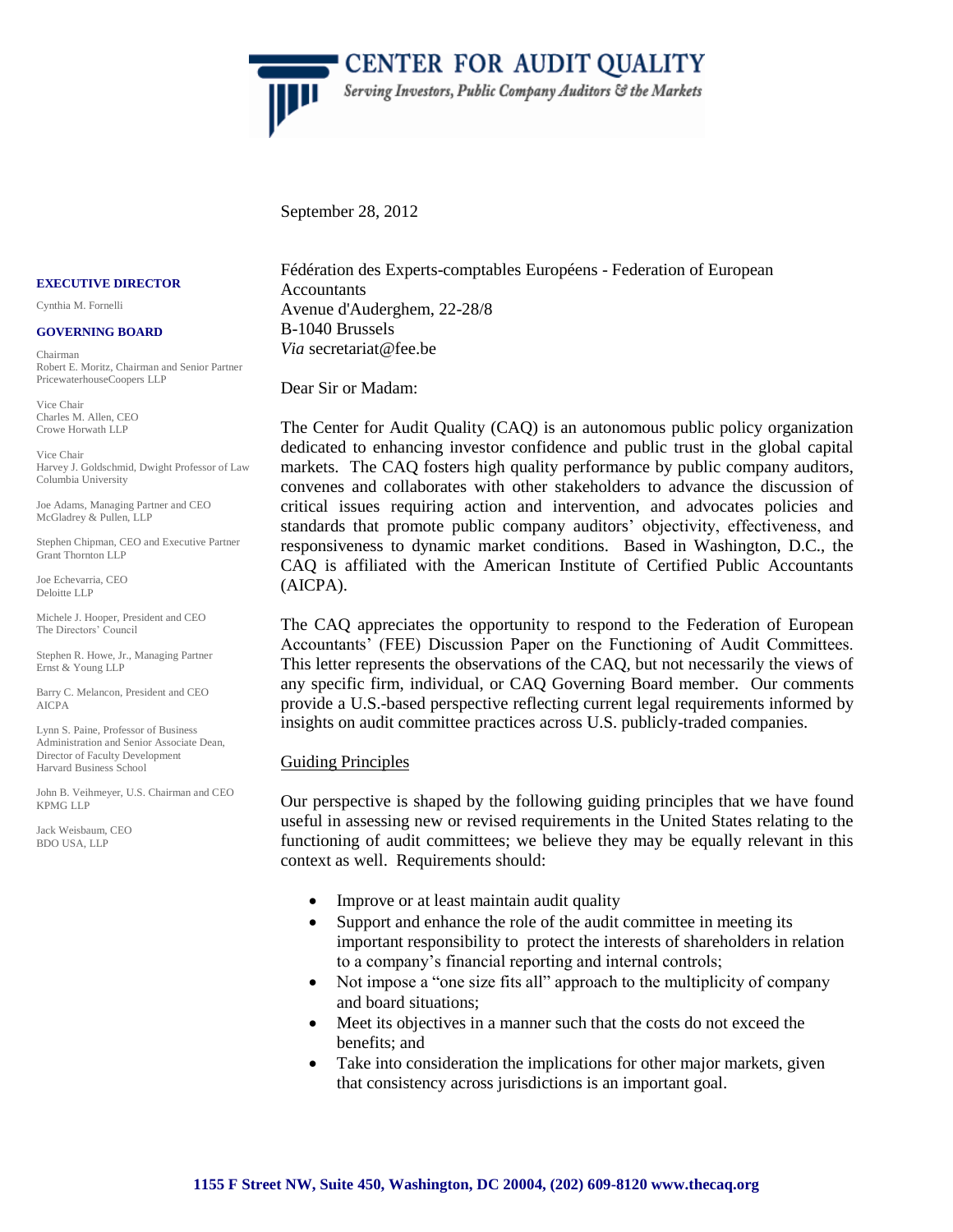We understand the difficulties of aligning audit committee practices across Europe, where different jurisdictional requirements are layered on to European Union requirements, as we have a somewhat similar interplay between federal and state laws (common law) in the United States. Having said that, audit committees of U.S. publicly traded companies are subject to specific duties under the U.S. federal securities laws (most recently through the Sarbanes-Oxley Act of 2002) and stock exchange listing requirements. Among other things, audit committee members must be independent of management, as described below; and are directed to oversee the company's financial reporting process, hire and oversee the external auditor, monitor a whistleblower hotline and other complaints regarding the company's financial reporting, and report on certain of their activities in the company's annual proxy statement. How an audit committee implements these statutory requirements is largely guided by corporate governance provisions in exchange listing standards,<sup>1</sup> and best practices developed by the corporate director and public accounting communities.

#### Improving the Functioning of Audit Committees

1

The CAQ believes that the complexities of financial reporting require all boards of public interest entities to appoint a standing committee dedicated to overseeing the financial reporting process, including the control environment and the external audit. Accordingly, we strongly support FEE's view that strong audit committees are essential to the quality of financial information provided by companies. We also agree that audit committee effectiveness could be improved by clarifying the competencies required of individual audit committee members and the committee as a whole, as well as by more substantive delineation of the scope of their responsibilities in overseeing financial reporting processes at a company. We are particularly supportive of providing additional guidance around reporting practices by company management and internal and external auditors to audit committees, as well as by audit committees to their boards of directors and shareholders. We believe that such guidance should be consistent across global markets to the extent practicable and stand ready to support such efforts.

# Composition, Independence and Competence of Audit Committee Members

The CAQ supports FEE's recommendations aimed at strengthening the composition, independence and competence of audit committee members. In the United States, all members of the audit committee of a public company must be "independent" of the company, its directors and controlling shareholders, a requirement that greatly adds to their ability to oversee the financial reporting processes of a company and the external auditor in an objective manner and free from undue pressure from management.<sup>2</sup> We therefore support efforts to encourage audit committees to be composed solely of independent board members to the extent practical, although we recognize that this may not be practical for all public interest entities.

With respect to competence, each U.S. publicly-traded company is required to disclose on an annual basis whether it has at least one "audit committee financial expert"<sup>3</sup> serving on its audit committee, and if so, the

<sup>&</sup>lt;sup>3</sup> SEC regulations define an audit committee financial expert as a person who has the following attributes: an understanding of generally accepted accounting principles and financial statements; the ability to assess the general application of such principles in connection with the accounting for estimates, accruals and reserves; experience preparing, auditing, analyzing or evaluating financial statements that present a breadth and level of complexity of accounting issues that are generally comparable to the breadth and complexity of issues that can reasonably be expected to be raised by the registrant's financial statements, or experience actively supervising one or more persons engaged in such activities; an understanding of internal controls and procedures for financial reporting; and an understanding of audit committee functions. See 17 CFR §228.401 (Item 401).



<sup>&</sup>lt;sup>1</sup> See sections 303A.06-303A.07 of the NYSE Listed Company Manual and NASDAQ Listing Rules sections-- 5605–4 through – 6 on audit committees. SEC rule 10A-3 under the Securities Exchange Act, Standards Related to Listed Company Audit Committees, directed registered securities exchanges to adopt listing requirements that implement the Sarbanes-Oxley Act of 2002 requirements for audit committees.

<sup>&</sup>lt;sup>2</sup> Independent board members should not receive compensation or funds from the company other than that related to their service as a board and committee member, although they are allowed to hold stock in the company.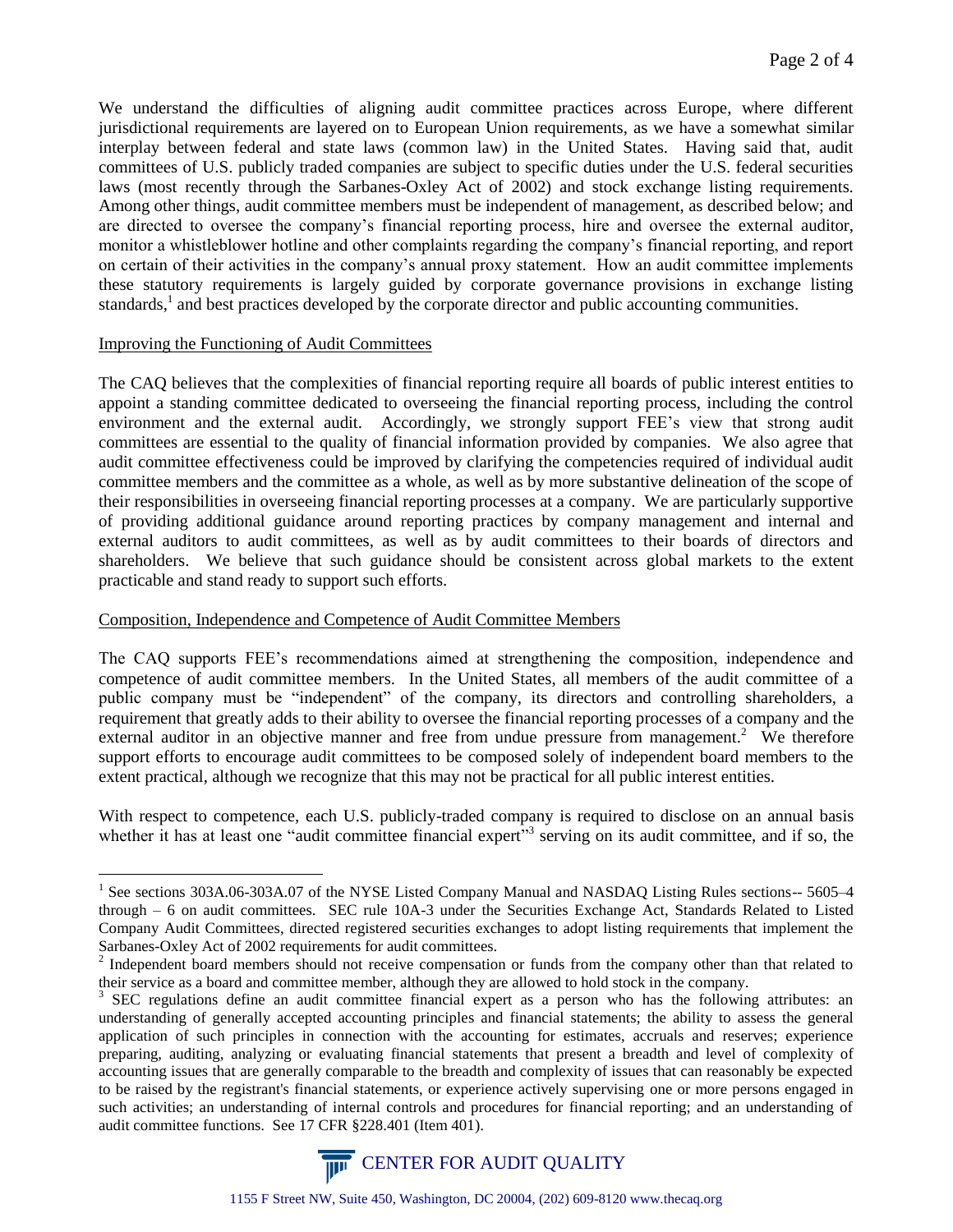name of the expert and whether the expert is independent as described above. A company that does not have such an expert must disclose this fact and explain why it has no such expert.<sup>4</sup>

The CAQ supports FEE's position that it is important for the committee as a whole to have a range of financial expertise, in addition to having business and other experience pertinent to the company. The CAQ recently recommended that U.S. audit committees have a member with *direct* financial accounting or auditing experience.<sup>5</sup> The CAQ also recommended that *all* audit committee members should receive specific training on the financial statement audit and an overview of auditor independence, quality control and other applicable rules. In addition to emphasizing the need for having significant experience in matters within the remit of the audit committees, it is important to call for qualities such as professional judgment, objectivity, and high integrity as key competencies for audit committee members. One source of material on how "competence" could be defined is the non-exclusive list of competencies that must be present to be an audit committee financial expert contained in SEC regulations, which calls for experience in accounting, financial reporting and internal controls or other relevant experience.<sup>6</sup> The financial expertise required by the SEC's regulations, including the examples for how such expertise may be gained, provide additional detail that could be used in guidance relative to the composition of audit committees.

# Responsibilities of the Audit Committee

To enable audit committees to fulfill the duties delegated to it by the board of directors on behalf of shareholders, they should have a charter that clearly defines the audit committee's responsibilities, and grants the committee the authority to obtain outside advice and counsel as appropriate.

In connection with its responsibility for overseeing financial reporting, we support recommendations that audit committees have clear responsibility to help ensure that the company has an appropriately robust and effective system of internal controls over financial reporting, and processes around risk management more generally. In overseeing the external auditor, we believe the audit committee should evaluate the external auditor's performance throughout the engagement, culminating in a formal annual assessment of the auditor after completion of the audit, in connection with recommending whether the board engage the auditor in the coming year. The assessment should include the quality of the audit services and sufficiency of resources provided during the engagement; the quality of communications and interactions between the auditor and management and the audit committee, respectively; and the auditor's independence, objectivity and professional skepticism. Audit committees also should provide transparency about this assessment to shareholders, subject to confidentiality constraints discussed further below.

We also agree that it is appropriate for the internal audit function – like the external auditor – to have a direct reporting line to the audit committee on financial risk management issues in order to support the independence and objectivity of the internal audit function.

#### Reporting to and from the Audit Committee

Currently, communications between the audit committee and the external auditor are governed by auditing standards and supplemented by best practices developed by the audit committee and auditor communities. We support development of best practices for audit committees around their communications with management and with auditors on critical accounting policies, judgments and other matters that are relevant their oversight responsibilities. We note that the PCAOB recently adopted Auditing Standard No. 16, which updates

<sup>&</sup>lt;sup>6</sup> SEC amendments to Item 401 of Regulations S-K and S-B (January 23, 2003).



 4 Section 407 of the Sarbanes-Oxley Act of 2002.

<sup>&</sup>lt;sup>5</sup> See Written Statement of Cindy Fornelli, Executive Director, CAQ, for PCAOB Open Meeting on Auditor Independence and Audit Firm Rotation (March 22, 2011).

[http://www.thecaq.org/resources/pdfs/CindyFornelliPCAOBPubMeetingStatement03222012.pdf.](http://www.thecaq.org/resources/pdfs/CindyFornelliPCAOBPubMeetingStatement03222012.pdf)